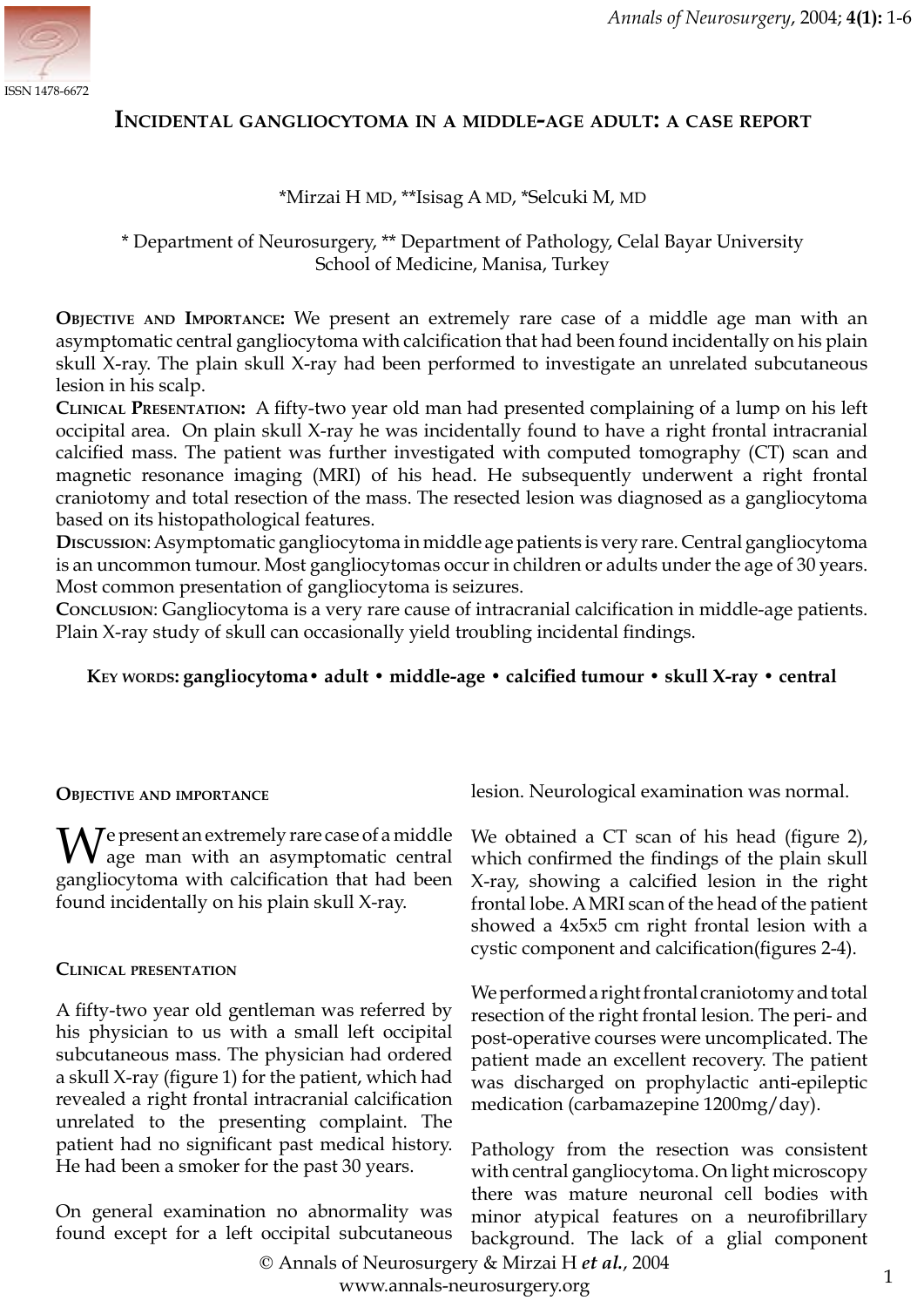

Figure 1. Cranial X-ray shows a frontal calcified lesion.



Figure 2. Cranial CT shows a calcified 4x5x5 cm mass lesion in right frontal lobe.



Figure 3. MRI shows mixed signal intensity on T1-weighted image.



Figure 4. MRI shows high signal intensity on T2-weighted image.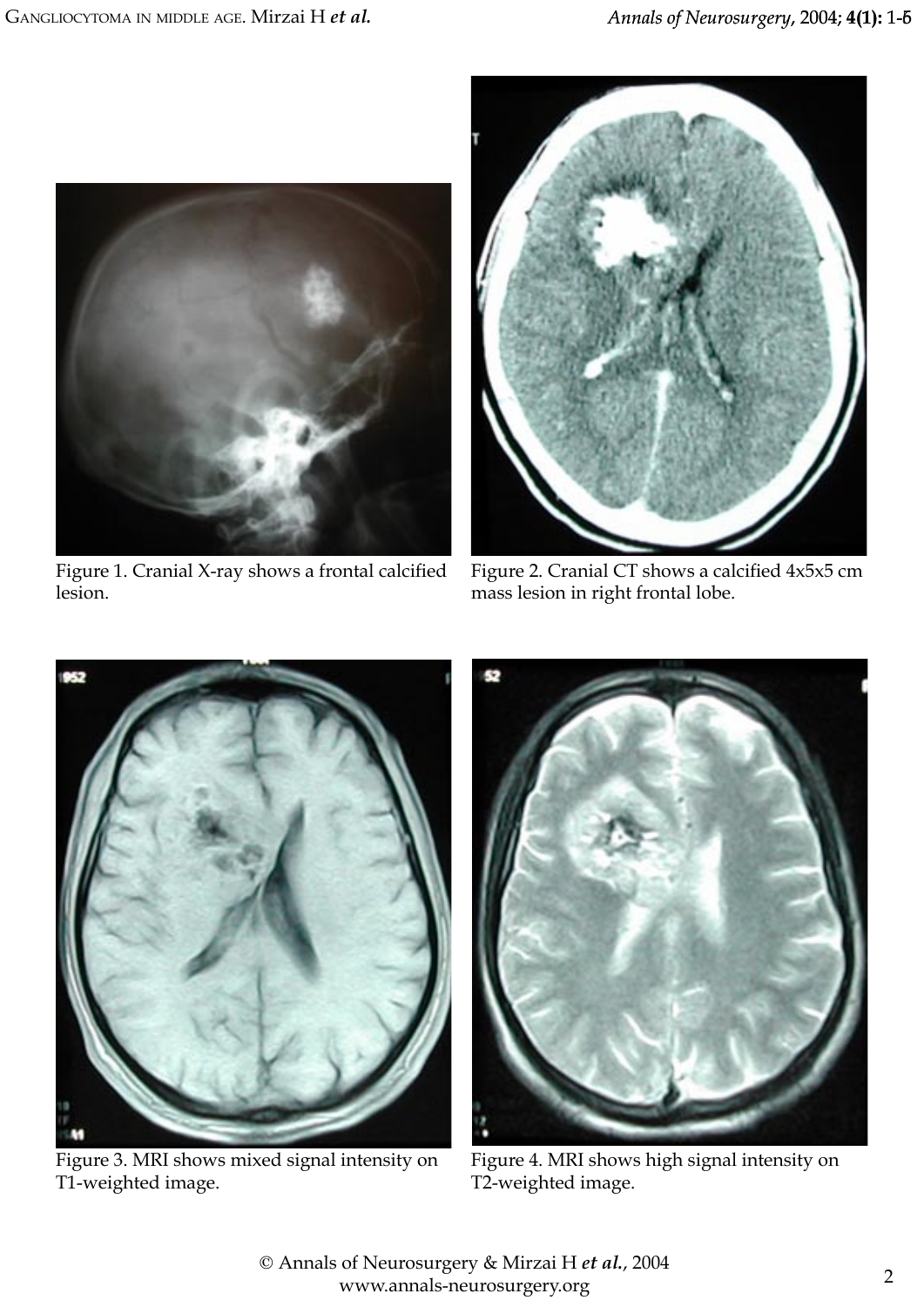differentiated the tumour from ganglioglioma (figure 5). On immunohistochemical study on resected specimen there was positive reaction to synaptophysin antibody (Figure 6).

# **DISCUSSION**

Gangliocytoma is a rare tumour of the central nervous system (CNS). It belongs to the subgroup of the neuroepithelial tumours classed as the "neuronal and mixed neuronal-glial" tumours (4). Gangliocytomas are composed purely of ganglion cell-like neuronal elements and lack a glial component (6, 8). According to the World Health Organization (WHO) system of grading, it is a grade I tumour (4).

Our patient with gangliocytoma was fifty-two years of age. Gangliocytomas are extremely rare, with a reported frequency of only 0.1% (3, 7) and most of them occur in children and adults under the age of thirty years (3, 10). However occurance of this tumour in older patients have been reported (9).

The gangliocytoma in our patient was asymptomatic. Generally they grow very slowly and are of benign nature. These tumours have distinct margins. A common location is in the temporal lobes, but sellar, pineal, third ventricle and frontal locations have also been reported (3, 11, 12). The usual presenting symptom is refractory epilepsy, thus they are usually detected radiologically during etiological investigations for seizures (1). Altman (1) reported three children who had surgery to remove gangliocytomas in order to control seizures that were refractory to medical treatment. Other rare manifestations are raised intracranial pressure due to third ventricle location or mass effect (13), endocrine disorders (those located in sellar region) and focal signs (2, 11, 14).

The case we presented had large calcifications in his cranial X-ray, which had led to suspicion of an intracranial tumour. Even if this occurs on rare occasions, this case reminds the usefulness of simple cranial X-ray for suspecting intracranial tumours.

In our patient the CT of head also demonstrated presence of calcification within the gangliocytoma. CT findings of gangliocytomas are variable (1, 13, 15). Presence of calcification and cystic components are common (13). Solitary intracranial calcification could be physiological or due to infection, vascular condition or neoplasm (5). Among neoplasms there is a propensity for calcification in gangliogliomas, oligodendrogliomas, fibrillary astrocytomas, ependymomas (16) and these tumours must be considered in the differential diagnosis of right frontal intracranial calcified lesion.

On MRI of head of our patient the appearance of gangliocytoma was of mixed intensity on T1 weighted images and no significant contrast enhancement and hyperintense on T2 weighted



Figure 5. Tumour tissue consisting of mature ganglion cells in a neurofibrillary background with minor atypical features like binucleation (upper left corner) and differences in size and shape (H. E. x 200).



Figure 6. Punctuated synaptophysin positivity in cytoplasm of tumoral ganglion cells (DAB x 400).

© Annals of Neurosurgery & Mirzai H *et al.*, 2004 [www.annals-neurosurgery.org](http://www.annals-neurosurgery.org)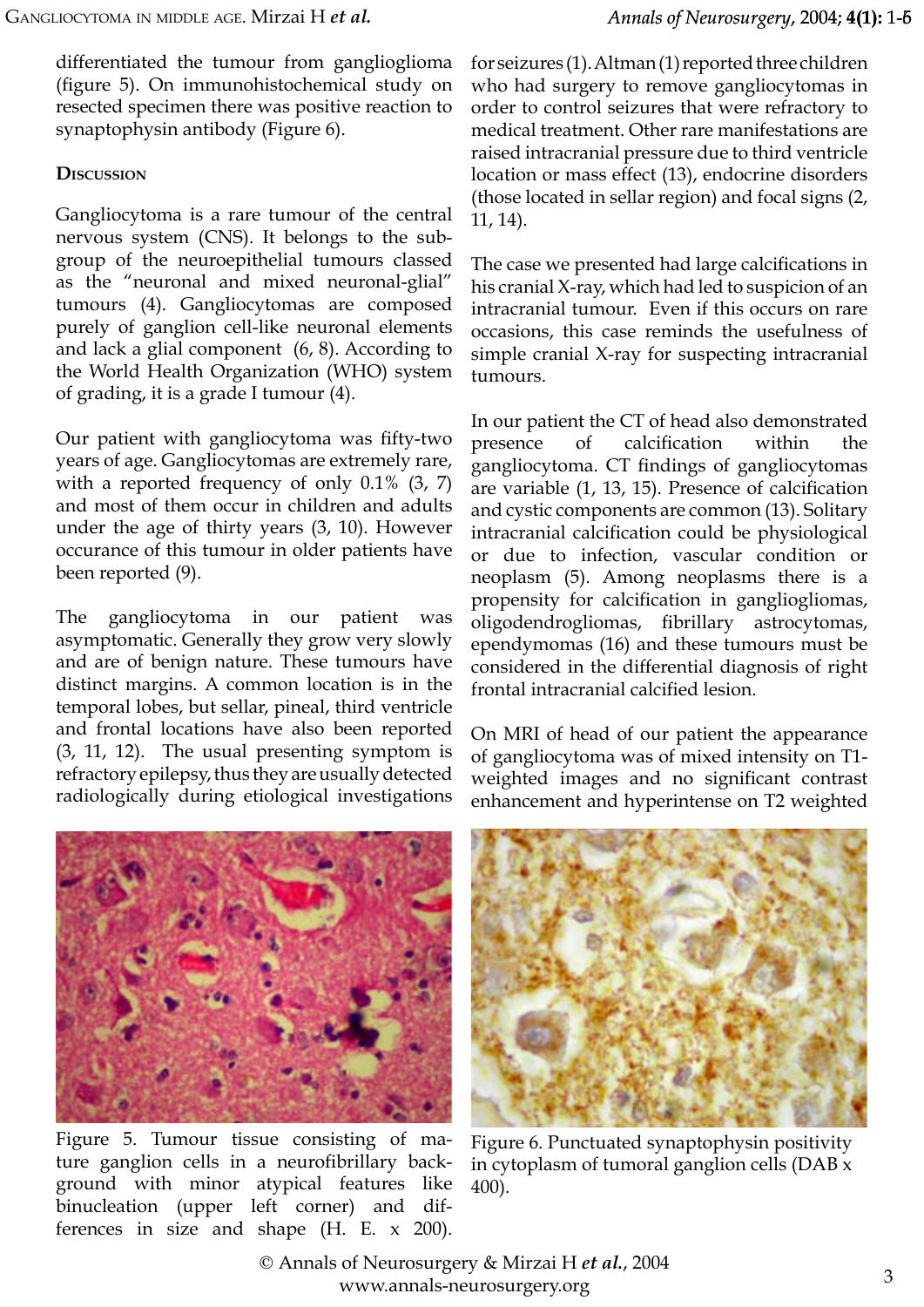images. This is consistent with other publications on the MRI appearances of gangliocytoma (13). However, the MRI appearances of gangliocytomas can be variable including hypointense on T2 weighted images (1, 15) and may enhance with contrast (13).

Since the MR and CT findings of gangliocytomas show significant overlap with those gangliogliomas, differentiation between them usually relies on histopathological examination (8, 10).

On microscopy gangliocytomas exhibit mature neuronal elements without a glial component. The absence of the glial component differentiates this tumour from gangliogliomas. Immunohistochemistry demonstrates positive staining of the cytoplasm with synaptophysin, which verifies neuronal component (7, 8, 12). The case we presented had typical histopathological features of a gangliocytoma: mature neuronal cell bodies with minor atypical features and lack of glial component and, a positive staining for synaptophysin on immunohistochemistry.

In our patient we undertook right frontal craniotomy and complete resection of what turned out to be a gangliocytoma. The patient was very anxious to have this. Other alternative methods of management of this asymptomatic benign lesion would be: repeat CT of head after a period to check for any change or stereotactic biopsy and resect if the patient becomes symptomatic or if there was adverse change on repeat CT of head.

# **CONCLUSION**

Gangliocytoma is a very rare benign neuronal tumour that usually presents with seizures in children and young adults. It can, however, as we report here, be incidentally diagnosed and can occur in middle-age patients. Also in this group of patients gangliocytoma can be a rare cause of intracranial calcification. Plain X-ray studies of skull can on occasions yield troubling incidental findings.

**CORRESPONDENCE:**Mirzai H, MD, 2040 Sok. Pamukkale 4/60 D:67, Mavisehir - Atakent 35540, Izmir , TURKEY; tel. : 90-236-2340823; fax:

90-236-2370213; e-mail: [hmirzai@yahoo.com](mailto:hmirzai@yahoo.com)

## **REFERENCES**

- 1. Altman N: MR and CT Characteristics of gangliocytoma, a rare cause of epilepsy in children. **AJNR 9:**917-921, 1988
- 2. Beal M, Kleinman G, Ojemann R, et al: Gangliocytoma of third ventricle: hyperphagia, somnolence, and dementia. **Neurology 31:**1224-1228, 1981
- 3. Ebina K, Suzuki S, Takahashi T, et al: Gangliocytoma of the pineal body. A case report and review of the literature. **Acta Neurochir (Wien) 74:**134-140, 1985
- 4. Greenberg M: Primary brain tumors, in **Handbook of Neurosurgery, ed 5.** New York: Thieme, 2001, pp 445-446
- 5. Greenberg M: Differential diagnosis intracranial calcifications, in **Handbook of Neurosurgery, ed 5.** New York: Thieme, 2001, p 893
- 6. Itoh Y, Yagishita S, Chiba Y: Cerebral gangliocytoma: An ultrastructural study. **Acta Neuropathol. (Berl.) 74:**169-178, 1987
- 7. Izukawa D, Lach B, Benoit B: Gangliocytoma of the cerebellum: ultrastructure and immunohistochemistry. **Neurosurgery 22:**576-581, 1988
- 8. Kim H, Lee H, Jeong A, et al: Supratentorial gangliocytoma mimicking extra-axial tumour: a report of two cases. **Korean J Radiol 2:**108-112, 2001
- 9. Lantos P, Louis D, Rosenblum M, et al: Tumours of the nervous system, in Graham D, Lantos P (eds): **Greenfield's Neuropathology, ed 7.** London: Arnold, 2002, Vol 2, p 844
- 10. Peretti-Viton P, Perez-Castillo A, Raybaud C, et al: Magnetic resonance imaging in gangliogliomas and gangliocytomas of the nervous system. **J Neuroradiol 18:**189- 199, 1991
- 11. Puchner M, Ludecke D, Saeger W, et al: Gangliocytomas of the sellar region-a review. **Exp Clin Endocrinol Diabetes 103:**129-149, 1995
- 12. Rosello S, Cerda N, Barcia M: Intracerebral gangliocytoma: a histological and immunohistochemical study. **Arch Neurobiol (Madr) 53:**227-232, 1990

© Annals of Neurosurgery & Mirzai H *et al.*, 2004 [www.annals-neurosurgery.org](http://www.annals-neurosurgery.org)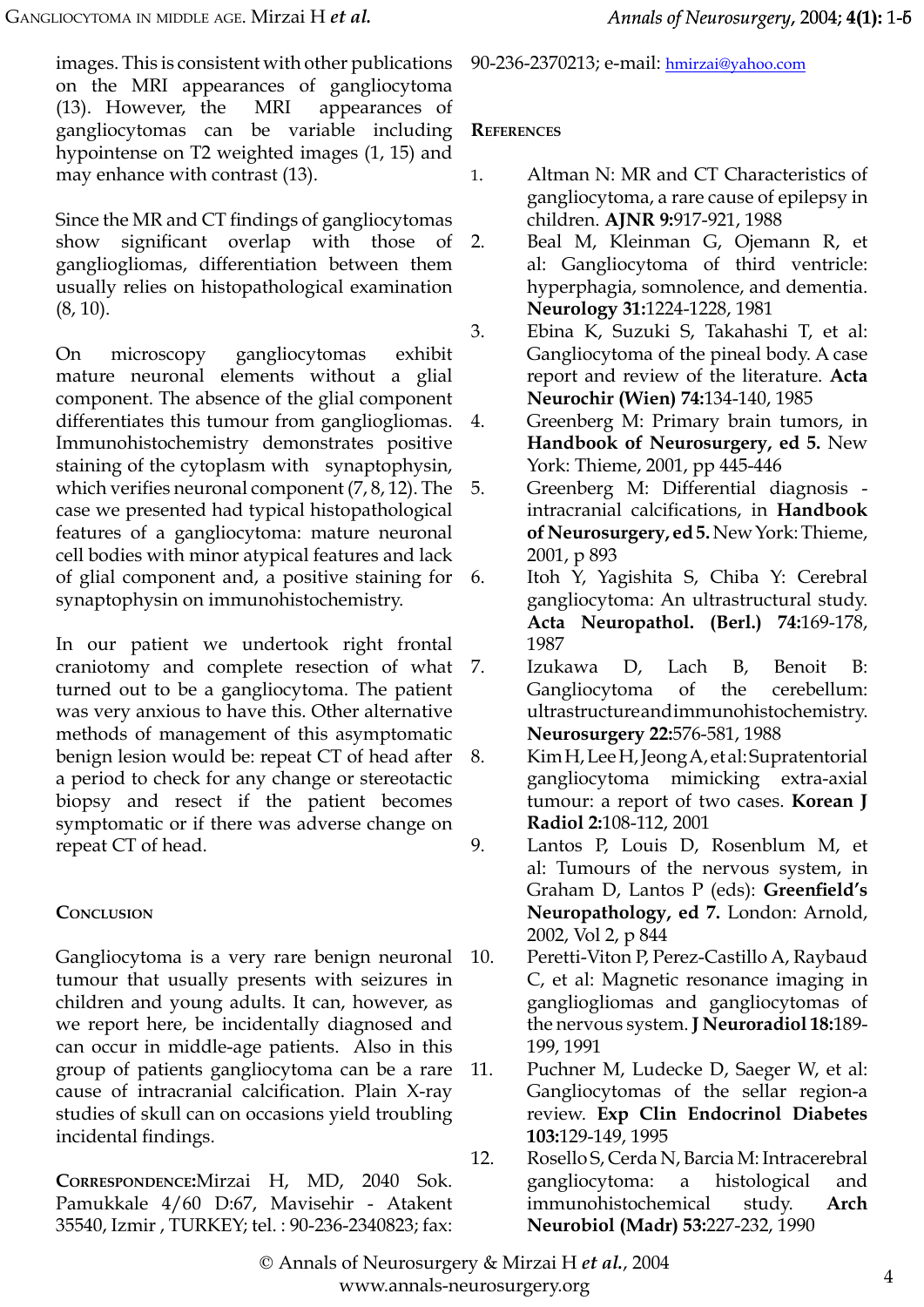- 13. Sherazi Z: Gangliocytoma magnetic resonance imaging characteristics. **Singapore Med J 39**, 1998
- 14. Shin J, Lee H, Khang S, et al: Neuronal tumours of central nervous system: radiologic findings and pathologic correlation. **Radiographics 22:**1177-1189, 2002
- 15. Tatter S, Wilson C, Harsh IV G: Neuroepithelial tumors of the adult brain, in Youmans J (ed): **Youmans: Neurological Surgery, ed 4.** Philadelphia: W.B. Saunders & Libera Inc, 1997, Vol IV
- 16. Yamada K, Sorensen G: Diagnostic imaging, in Bernstein M, Berger M (eds): **Neuro-oncology The Essentials.** New York: Thieme, 2000, p 62

**Received: January 9, 2004; accepted: May 17, 2004; published: August 21, 2004**

### **COMMENTS**

Mirzai *et al*., document the management of an asymptomatic gangliocytoma in an adult patient. Gangliocytomas are extremely rare central nervous system tumors that account for less than 1% of all brain tumors. These tumors typically present in young adulthood with symptoms referable to the location. The majority of tumors are associated with seizures. As evidenced by this report these tumors have characteristic features, typically calcifications on CT images and hypointense on T1 MRI scans. These tumors similar to the report are typically indolent and benign. Surgery alone results in a long progression free survival. I commend the authors on the fine discussion of this rare entity.

**George Jallo, MD** Johns Hopkins Hospital

Baltimore

This is an excellent clinicopathological study of a rare tumor that occurred in even more rare age group. Obviously, two other, more commonly observed, locations of this histological entity – the cerebellum (in Lhermitte-Duclos syndrome) and sellar area (when gangliocytomas may mimic or be associated with pituitary adenomas) – are better known to neurosurgeons, but supratentorial gangliocytomas have also been described. Most recently, for example, such tumors were reported mimicking extra-axial neoplasms by Kim et al (authors' ref. 5, [http://](http://www.kjronline.org/abstract/files/v02n02108.pdf) [www.kjronline.org/abstract/files/v02n02108.](http://www.kjronline.org/abstract/files/v02n02108.pdf) [pdf](http://www.kjronline.org/abstract/files/v02n02108.pdf)); one of those cases was also seen in a person in her fifties and had calcifications within the tumor tissue.

It is very interesting to speculate on the source of neurons that undergo neoplastic transformation. In peripherally located tumors, the cortical neurons are thought to be a source of tumor, but in the case described here the ganglion cells from which the tumor originated were either in subcortical white matter (representing some type of dystopia) or in the caudate nucleus.

Also, although there is not enough material to generalize, it does appear that ganglliocytomas in adults over 30 include different degree of calcification. Eventually, this may become a diagnostic criterion for histological differentiation of these tumors.

There are two points related to this case, however, that are worth discussing. First of all, there is once again a value in using plan skull radiographs as a diagnostic modality. In addition to being an excellent tool for diagnosis of skull fractures, it may give some idea about midline shift, presence of elevated intracranial pressure, and, sometimes, show some other abnormalities such as calcifications that lead to further workup in the presented case. In those cases when more sophisticated imaging (CT, MRI, etc.) is not readily available, the usefulness of plain radiographs should not be underestimated.

Second point, however, may cause some disagreement among neurosurgeons (and therefore is even more worth discussing). This concerns operating on asymptomatic patients with potentially stable radiographic abnormalities. I would strongly discourage our colleagues worldwide from repeating the authors' approach in cases like this one – although the authors should be congratulated with excellent outcome, we, most likely, would have never heard of this case should the patient have developed devastating hemiparesis or severe frontal dysfunction after this unnecessary operation. To state that "patient was very anxious" to have this lesion resected is not enough to justify surgery. After all, the

© Annals of Neurosurgery & Mirzai H *et al.*, 2004 [www.annals-neurosurgery.org](http://www.annals-neurosurgery.org)